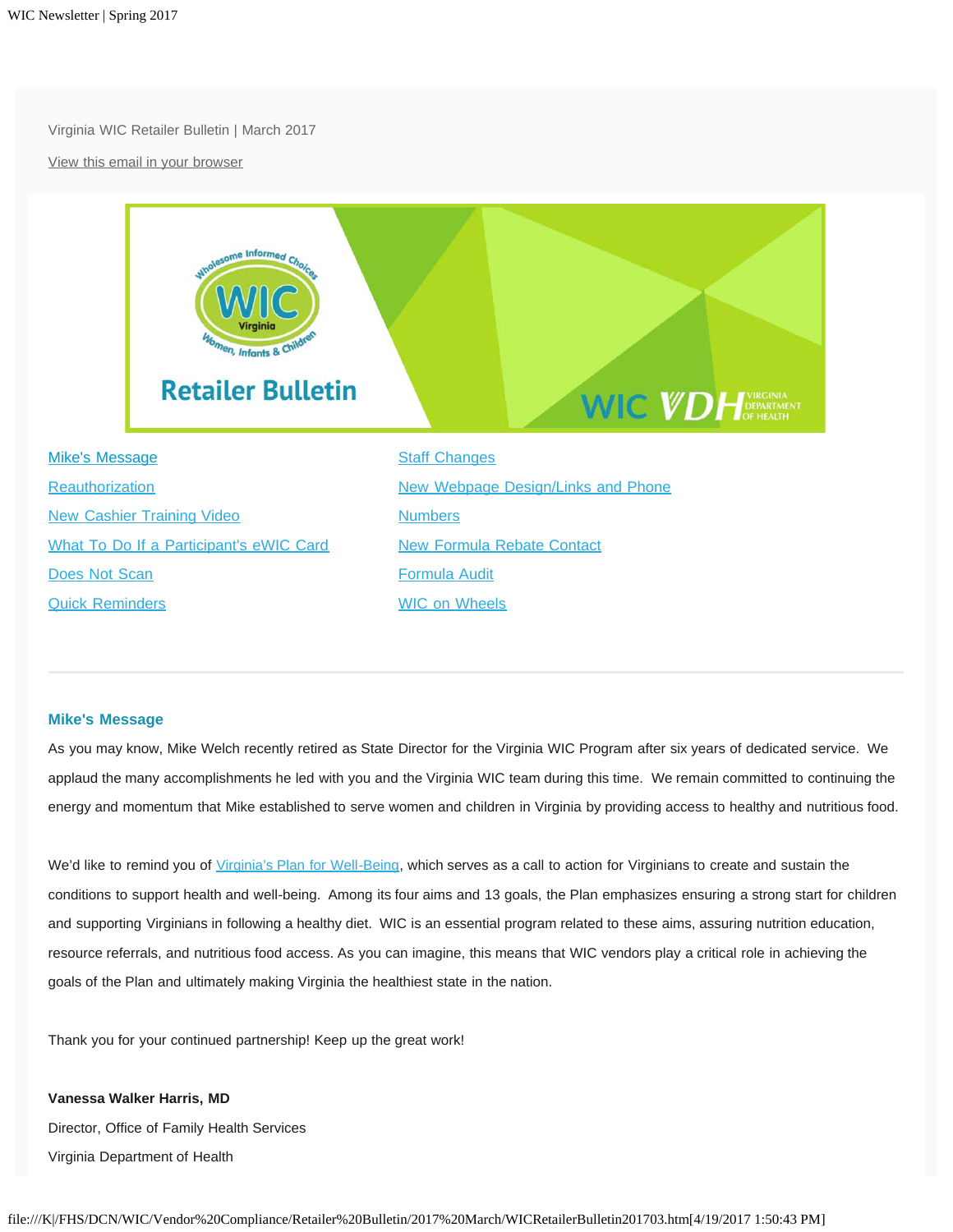804-864-7733 vanessa.walkerharris@vdh.virginia.gov

### <span id="page-1-0"></span>**Reauthorization**

All existing WIC Retailer Agreements expire as of **September 30, 2017**. In order to become reauthorized under the new retailer agreement (beginning October 1, 2017 ending September 30, 2020), each WIC authorized store must:

- submit a new completed Supplemental Information Form;
- submit a new completed Retailer agreement, and
- have at least one manager attend a mandatory training session.

**For stores with a certified WIC trainer:** Your certified WIC trainer will receive guidance from the State WIC Office via a webinar about what must be covered during the required training sessions. Details for registering for the Webinar, currently scheduled for June 6 and June 15, 2017, will be provided to each certified trainer. Certified WIC trainers will conduct training sessions for their store personnel. Each WIC authorized store will receive additional details from your certified WIC trainer for meeting the requirements to become reauthorized.

**For stores without a certified WIC trainer:** At least one store management representative must attend any **one** of the mandatory training sessions listed below. Space is limited at most locations, so please register by contacting the instructor of the session you wish to attend.

Please contact Green-Bolling at Freda.Bolling@vdh.virginia.gov or 804-864-7814 if you have any questions or concerns about training.

| <b>Date</b>                  | <b>Time</b>    | <b>Facilitator</b>                                 | Location                                                                                           | <b>Address</b>                                         |
|------------------------------|----------------|----------------------------------------------------|----------------------------------------------------------------------------------------------------|--------------------------------------------------------|
| Wednesday,                   | 1:30-4:30      | Freda.Bolling@vdh.virginia.gov                     | Eastern Henrico Government                                                                         | 3820 E Nine Mile Road,                                 |
| April 19, 2017               |                | (804) 864-7814                                     | Center-Community Room                                                                              | Henrico, VA 23223                                      |
| Wednesday,<br>April 26, 2017 | 12:30 -3:30    | Jennifer.Trower@vdh.virginia.gov<br>(804) 864-7278 | Virginia Beach Health Department,<br>1st Floor Conference Room                                     | 4452 Corporation Lane<br>Virginia Beach, VA<br>23462   |
| Thursday,<br>April 27, 2017  | 1:30-4:30      | Amy.Romero@vdh.virginia.gov<br>(804) 864-7835      | Charlottesville Health<br>Dept./Prindle/Moore Conference<br>Room<br>Door #3 (Environmental Health) | 1138 Rose Hill Drive,<br>Charlottesville, VA<br>22903. |
| Wednesday,<br>May 2, 2017    | $9:00 - 12:00$ | Jennifer.Trower@vdh.virginia.gov<br>(804) 864-7278 | Virginia Beach Health Dept. 1st<br>Floor Conference Room                                           | 4452 Corporation Lane<br>Virginia Beach, VA<br>23462   |
|                              |                |                                                    | Charlottesville Health                                                                             |                                                        |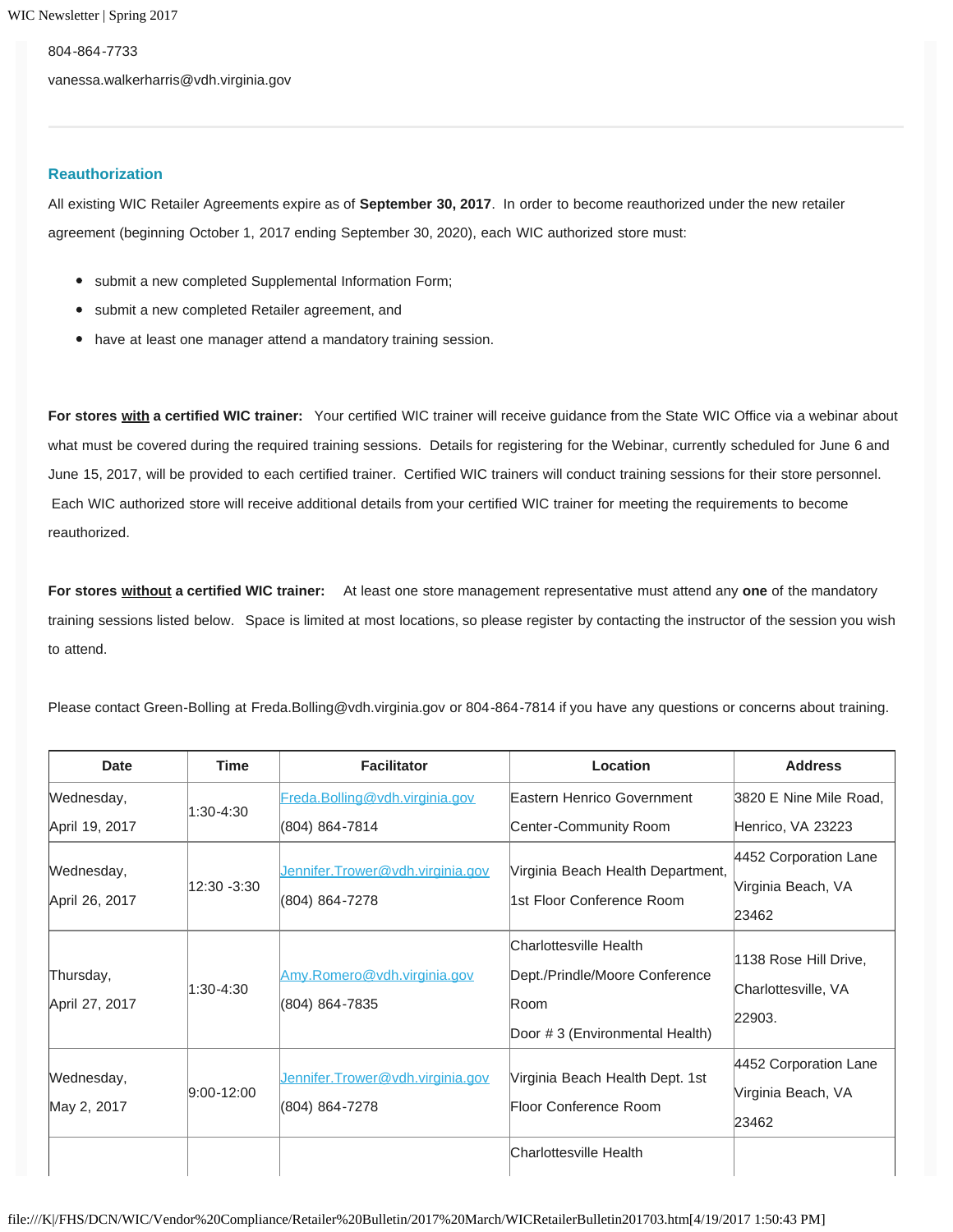WIC Newsletter | Spring 2017

| Tuesday,                   | 8:30-11:30     | Amy.Romero@vdh.virginia.gov                      | Dept./Prindle/Moore Conference                                            | 1138 Rose Hill Drive,                                             |
|----------------------------|----------------|--------------------------------------------------|---------------------------------------------------------------------------|-------------------------------------------------------------------|
| May 9, 2017                |                | (804) 864-7835                                   | Room                                                                      | Charlottesville, VA 22903                                         |
|                            |                |                                                  | Door #3 (Environmental Health)                                            |                                                                   |
| Thursday,<br>May 11, 2017  | $9:00 - 12:30$ | Allan.Astley@vdh.virginia.gov<br>(804) 864-7274  | Rappahannock Area Health Dept.                                            | 608 Jackson Street.<br>Fredericksburg, VA<br>22401                |
| Wednesday,<br>May 17, 2017 | $9:00 - 12:30$ | Ephraim.Ewing@vdh.virginia.gov<br>(804) 864-7813 | Roanoke City Alleghany Health<br>District Second Floor Conference<br>Room | 1502 Williamson Road,<br>NE Roanoke, VA 24012                     |
| Wednesday,<br>May 24, 2017 | 11:30-3:30     | Ephraim.Ewing@vdh.virginia.gov<br>(804) 864-7813 | Roanoke City Alleghany Health<br>District Second Floor Conference<br>Room | 1502 Williamson Road,<br>NE Roanoke, VA 24012                     |
| Wednesday,<br>May 24, 2017 | 11:30-3:30     | Allan.Astley@vdh.virginia.gov<br>(804)-864-7274  | Development Services Building<br>Rooms 107A & 107B                        | <b>5 COUNTY COMPLEX</b><br>CT.<br><b>WOODBRIDGE, VA</b><br>22192  |
| Wednesday,<br>May 31, 2017 | $9:30-12:30$   | Freda.Bolling@vdh.virginia.gov<br>(804) 864-7814 | Peninsula Health Center 2nd Floor<br>Conference Room 1,                   | 416 J. Clyde Morris<br><b>Boulevard Newport</b><br>News, VA 23601 |

## <span id="page-2-0"></span>**New Cashier Training Video**

An updated cashier training video has been developed and will be a major part of the reauthorization training. The video was designed to be used to train new cashiers on eWIC transactions. The video has five modules of less than five mintues each, with updated information on eWIC transactions. Copies of the video will be made available during reauthorization training.

### <span id="page-2-1"></span>**What To Do If a Participant's eWIC Card Does Not Scan**

If an eWIC Card does not scan, the cashier can manually enter the 16-digit Personal Account Number (PAN) directly from the participant's eWIC card. To prevent potential fraud, the cardholder must present the actual eWIC benefit card to the cashier to manually enter the PAN. Additionally, the WIC participant is never allowed to manually enter the PAN. Once the cashier has entered the PAN, the transaction will continue as normal with the eWIC cardholder entering their Personal Identification Number (PIN).

Cashiers should encourage the cardholder to contact the Xerox customer service line listed on the back of their eWIC card to have a malfunctioning benefit card replaced.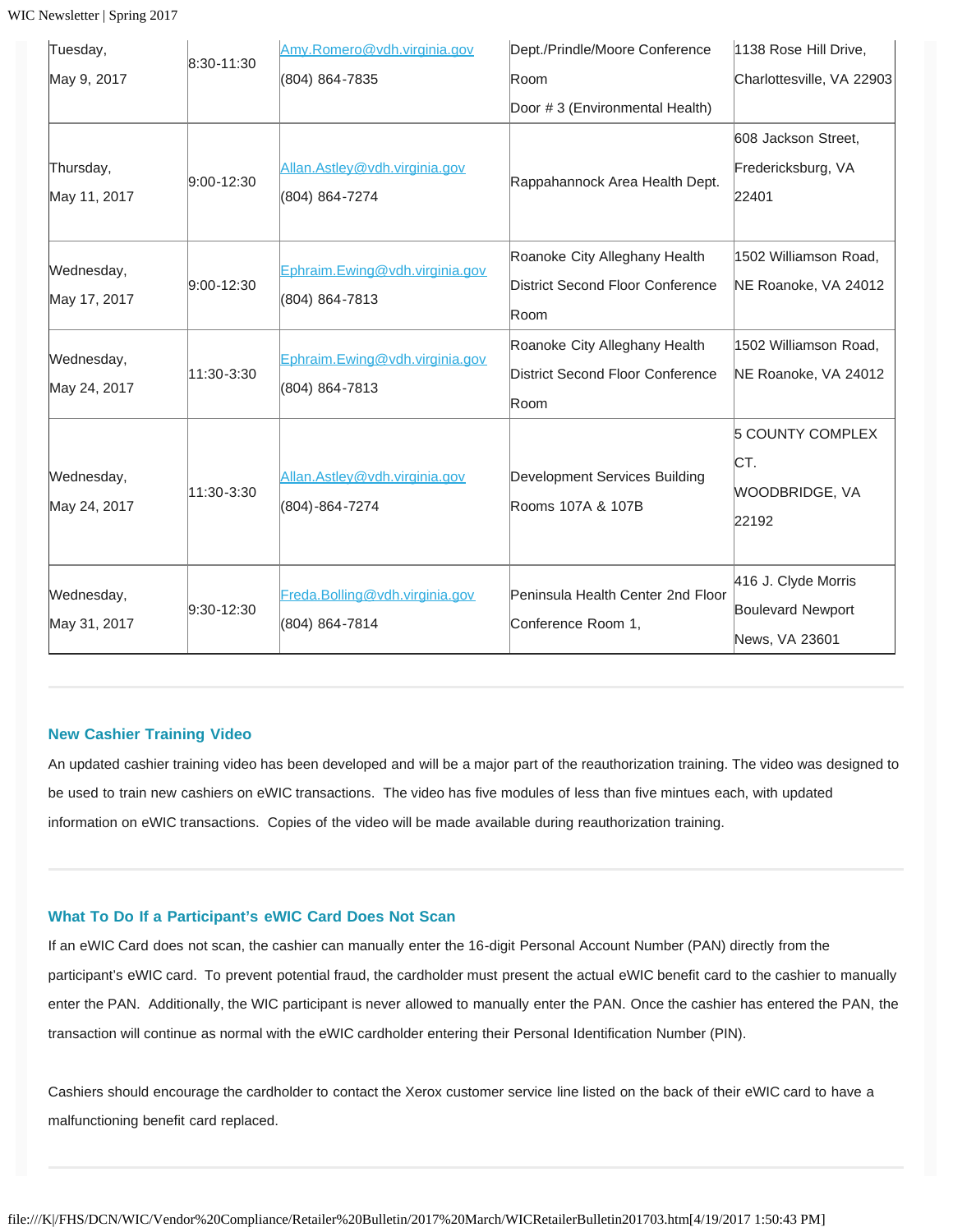## <span id="page-3-0"></span>**Quick Reminders**

- The next Retailer Advisory Teleconference will be held on Thursday, April 20, 2017 from 10:00 AM until Noon. If you haven't received an invitation and would like to call in, please send a request to WIC\_retailer@vdh.virginia.gov.
- Retailers are reminded that the sales price must be clearly displayed for all WIC products.
- WIC Shelf labels are required on the following varieties of dry (1 lbs. container) and canned (15-16 oz. cans) legumes: Black Beans, Black-eyed Peas, Butter/Lima Beans, Chickpeas/Garbanzo Beans, Kidney Beans, Lentils, Navy Beans, Pinto Beans, Red Beans, and **Great Northern Beans**.

### <span id="page-3-1"></span>**Staff Updates**

As you all know, the Vendor Compliance Manager position at the State WIC office has been vacant since Sheila Brewer's passing. We are excited to announce that Alex Acharya has accepted this position and has hit the ground running. Please join us in congratulating Alex, who is looking forward to the future of the WIC program and working with you all. The position he vacated will be listed for applications in the coming weeks.

John Stadjuhar, Prevention Specialist, will be retiring from the WIC program on April 1, 2017. We wish John well in his retirement and thank him for his many contributions to the Virginia WIC Program.

Lastly, we said goodbye to Dr. Mike Welch, whose last day was February 14, 2017. His time with the VA WIC program has been impactful -- he will be greatly missed. Dr. Vanessa Walker Harris, is serving as the Acting Director until Dr. Welch's successor is named. Dr. Walker Harris can be reached at [Vanessa.WalkerHarris@vdh.virginia.gov](mailto:Vanessa.WalkerHarris@vdh.virginia.gov) or 804-864-7733.

## <span id="page-3-2"></span>**New Webpage Design/ Links & Phone Numbers**

The VDH Website has been redesigned and was updated on February 16, 2017. Please note that many links from previous editions of the Retailer Bulletin have been changed. Please check out the new WIC Retailer pages at the links below.

#### **I. Contacts**

- A. WIC office email for retailers to use: WIC\_Retailer@vdh.virginia.gov
- Use to contact Vendor Liaisons, Vendor Manager, or UPC Coordinator
- B. To identify your Vendor Liaison and/or to contact them directly:
- <http://www.vdh.virginia.gov/content/uploads/sites/44/2017/02/VendorComplianceTeamDirectory.pdf>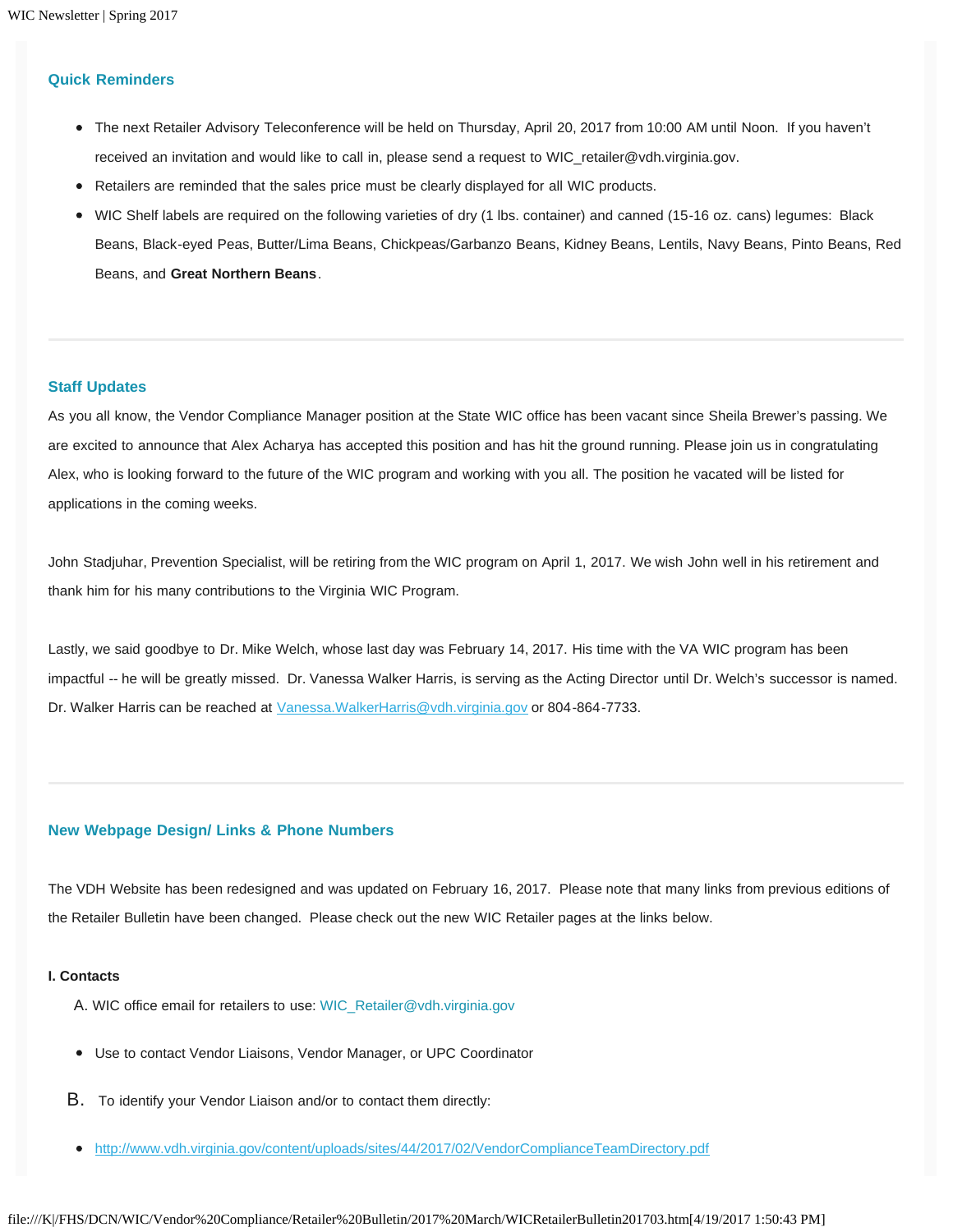- C. State WIC office receptionist: 804-864-7800
- Use to contact Vendor Liaisons, Vendor Manager, or UPC Coordinator
- D. Xerox Vendor Helpdesk: 877-436-6057
- Use to contact Xerox regarding stand-beside equipment used for processing eWIC transactions

# **II. Links**

- A. <http://www.vdh.virginia.gov/wic-retailers/resources/>
- Use to find the most up-to-date versions of these items:
- Retailer Bulletins
- Approved Food List
- Approved Formula Suppliers List
- Formula Flyer
- Minimum Stocking Requirement
- Retailer Supply Request Form
- UPC Update Request Form
- Retailer Complaint and Incident Form
- Other training materials and manuals

## **III. Address**

A. Send hard copy correspondence to:

Vendor Compliance Manager Virginia Department of Health

109 Governor Street, 8<sup>th</sup> floor

Richmond, VA 23219

# <span id="page-4-0"></span>**New Formula Rebate Contact**

In October 2016, Abbott Nutrition was awarded the infant formula rebate contract that went into effect on November 1, 2016. The Virginia WIC Program will continue to prescribe the various primary infant formula products, i.e., Similac Advance powder, concentrate and ready -to-feed formulas.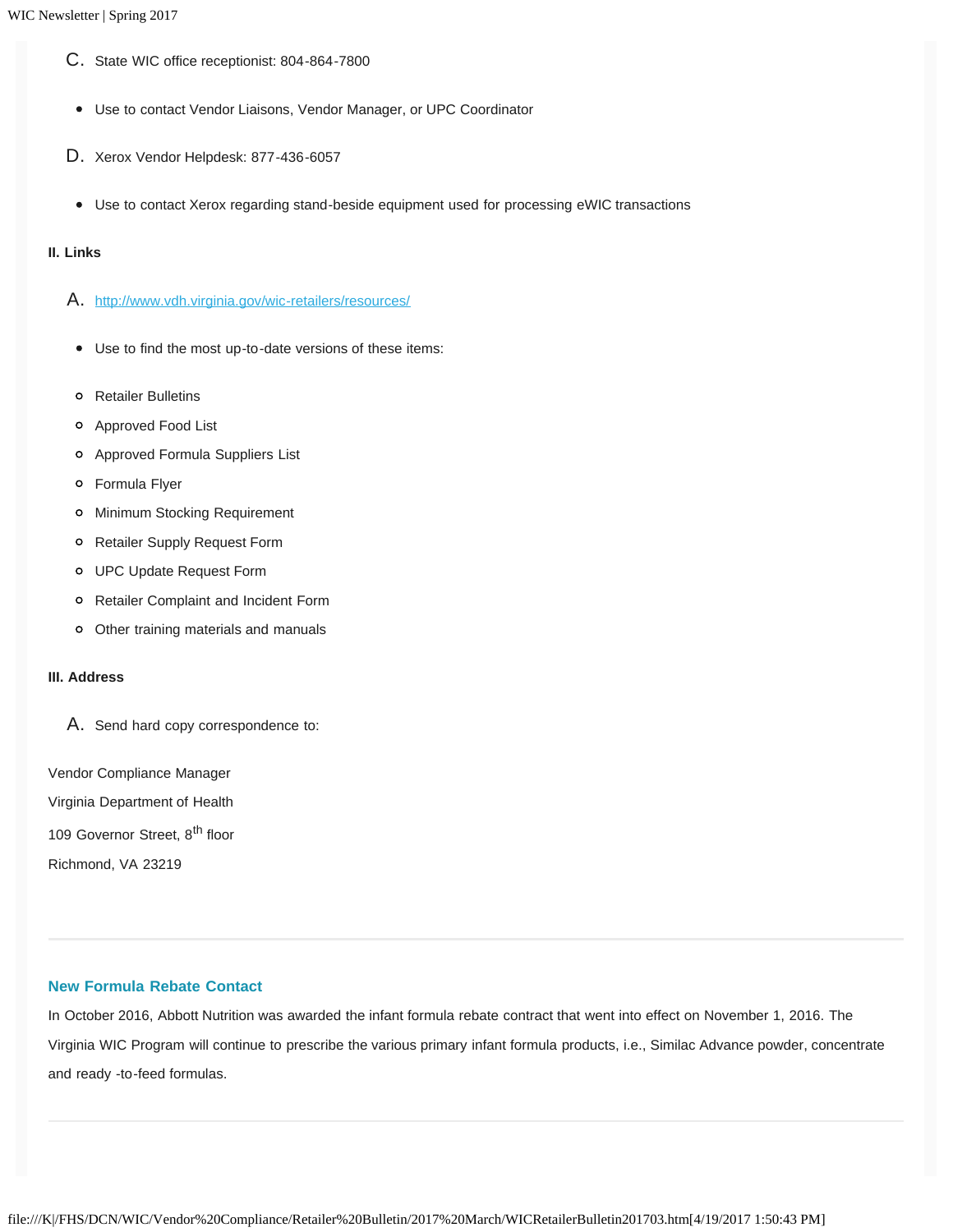<span id="page-5-0"></span>WIC Newsletter | Spring 2017

#### **Formula Audit**

Seventeen stores were chosen for the 2017 WIC Inventory Audit based on their sales volumes. All stores being audited will be visited twice: the first visit establishes beginning inventory levels; the second visit will determine ending inventory levels of predetermined WIC Food Items. The stores are also asked to supply purchasing records for the WIC items being audited. The first visit has been completed for all seventeen stores, and the ending inventory visits will be completed by the end of March 2017. Stores can expect their audit results by the end of April 2017.

### <span id="page-5-1"></span>**WIC on Wheels**

In partnership with the seven health districts in the Tidewater area of Virginia, the Virginia WIC Program, Virginia Cooperative Extension, and Old Dominion University will launch mobile WIC clinics in Chesapeake, Peninsula/Newport News, Poquoson/Williamsburg, Hampton, Portsmouth, Western Tidewater/Suffolk, and Norfolk. The **WIC on Wheels** mobile clinic will rotate between selected neighborhood WIC retailers, enrolling new participants and encouraging them to participate in the Virginia Cooperative Extension's "Cooking Matters at the Store Tours". The tours will introduce these new WIC cardholders to the WIC eligible foods prescribed, and also provide "how to" guidance for reading food labels, converting units of measurement and preparing a variety of nutritious foods.

The goals of the **WIC on Wheels** grant are:

- To develop a mobile WIC clinic that will provide the same level of service to participants that they would receive at a traditional WIC clinic.
- To develop a predictive model of dropout risks for WIC infants, which will assist local clinics in their quest to increase WIC participation rates of the 12-18 month old infants.
- To encourage WIC participants to redeem their benefits in a timely manner while providing additional nutrition education.

The pilot for **WIC on Wheels** will begin in mid/late March 2017 in the Norfolk Health District, followed by the roll-out of the other sites one at a time. Stay tuned for more on this exciting initiative.



*Copyright © 2017 Virginia Department of Health, WIC, All rights reserved.*

**Our mailing address is:** Virginia Department of Health Division of Community Nutrition | WIC Vendor Compliance Unit, 8th Floor 109 Governor Street Richmond, VA 23219-3623 804-864-7800